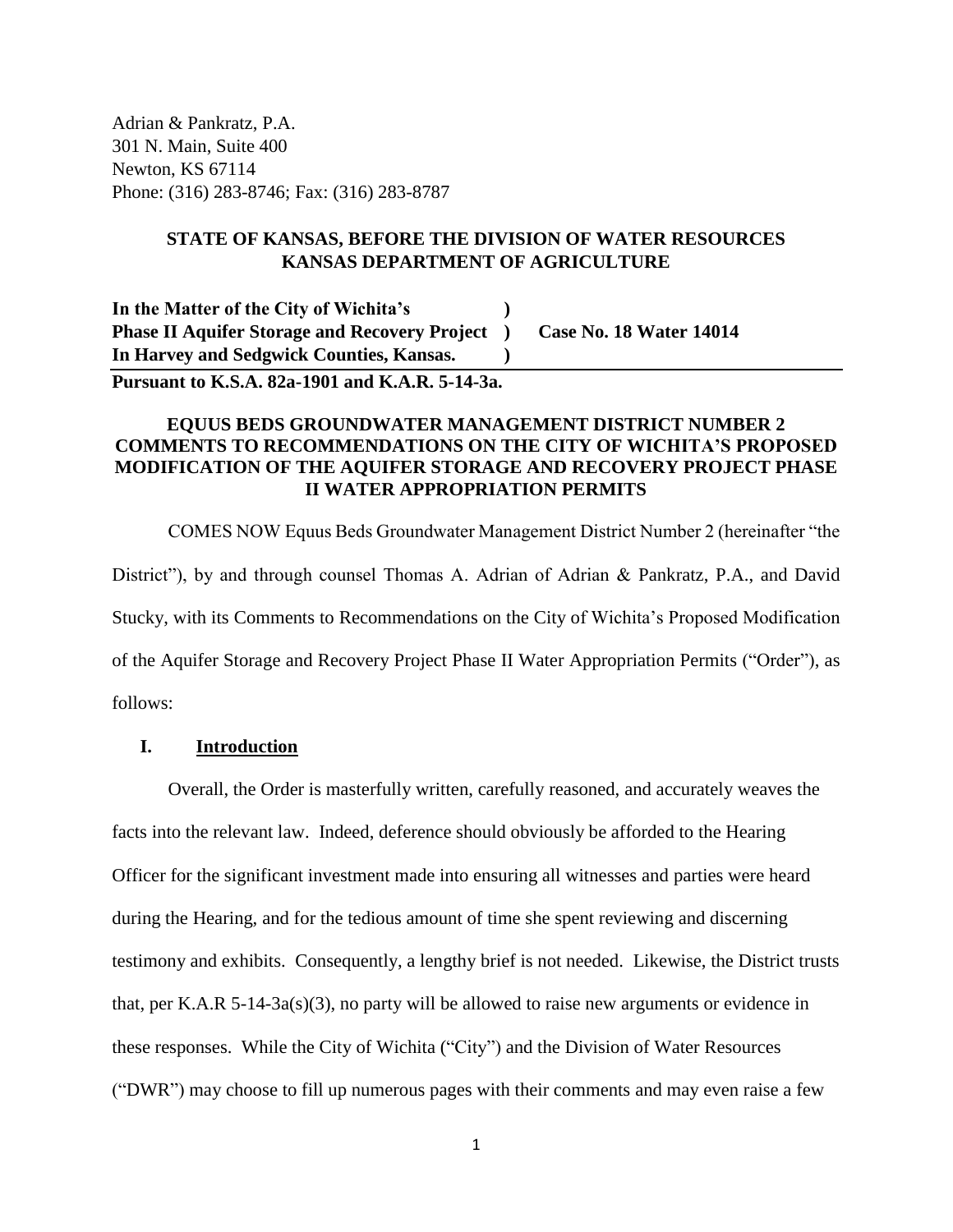valid distinctions, no amount of wordsmithing can clothe the naked truth: the City's Proposal should be denied for a myriad of reasons. That said, the District will provide brief comments regarding the Order and will make a handful of clarifications.

As a prerequisite, however, previously demonstrated throughout the Hearing, there were several Hearing Officer Orders issued which described what requirements the City's Proposal must meet. For example, the May 1, 2019, Prehearing Order states:

The City shall bear the burden of proof, proving by a preponderance of the evidence that the proposed changes to the project should be approved. K.A.R. 5-  $14-3a(n)(1)$ . The proposed changes must meet the requirements set forth for Aquifer Storage and Recovery projects in K.A.R. 5-12-1, et al. and the requirements set forth in K.S.A. 82a-708b, including that the proposed changes are reasonable and will not cause impairment and that the proposed changes relate to the same local source of supply. Whether or not a change is reasonable should consider the effect upon the public interest.

(*See id.*) As shown convincingly in the Order, and as discussed below, the City failed to meet any of these requirements.

# **II. Comments and Clarifications Regarding Facts**

The recitation of facts is very thorough and, overwhelmingly, accurate. However, just a few points of clarification are warranted.

> 1. There is a slight misstatement on page 38 of the Order through fact 24(f) and fact 25. There were seven new ASR recharge and recovery permits approved on September 28, 2010. Six were for ASR Phase II and one was for ASR Phase I. This created the confusion with the City's witnesses regarding the 19,000 (including Phase I and Phase II permits) v. 18,000 acre feet (solely authorized for ASR Phase II recharge credit withdrawal). Regardless, Mr. Boese corrected the City's mischaracterizations through his testimony. (Testimony of Boese, R. Vol. VIII, pp. 2265-67.)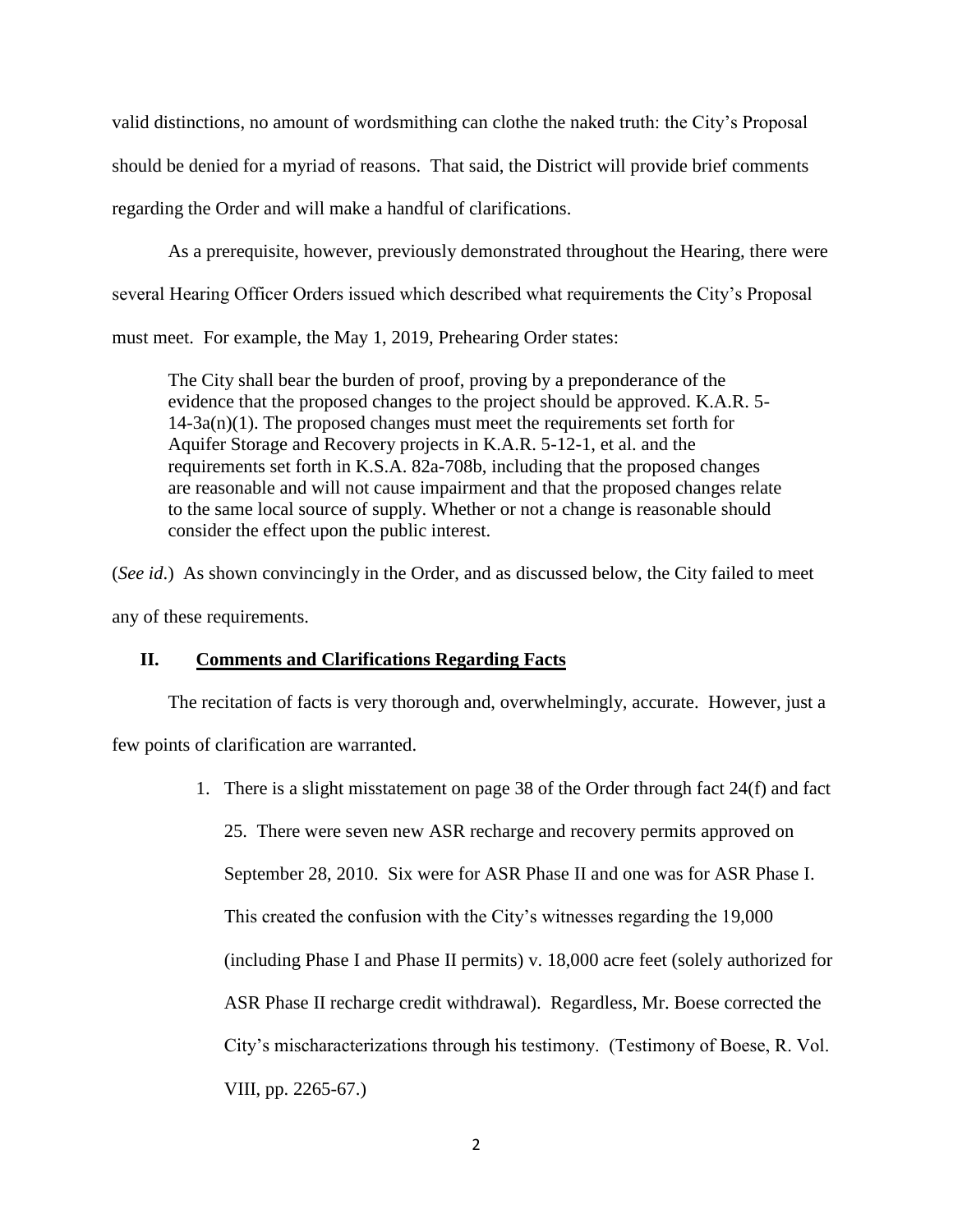- 2. On page 31 of the Order, fact 12, the Order correctly recites and cites information found in the USGS report (District Ex. 46 - USGS SIR 2013-5042, p. 1.) regarding the ASR Phase I construction and that the ASR project was to "store and later recover groundwater…." This statement could be misinterpreted that groundwater would be stored and later recovered by the City. Obviously, this statement meant that source water (Little Arkansas River surface water) would be stored in the Equus Beds Aquifer ("Aquifer"). Indeed, pages 6 and 9 of the USGS report clearly describe that the source water for artificial recharge of the Aquifer is excess flows of the Little Arkansas River.
- 3. On page 40 of the Order, fact 29, the Order inadvertently states that a domestic well owner may consent to locating a proposed point of diversion within *1,320* feet of the domestic well. The correct well spacing should have been *660* feet, not 1,320 feet.
- 4. On page 52, fact 96, the Order states that the list of proposed permit conditions, if the Proposal was approved, "does not include a restriction that the City only earn AMC credits during a time of drought." While this statement is correct, a review of the citation (City Ex. 1, p. 306; Testimony of Boese, Tr. pp. 2177-2178), and additional testimony by DWR (testimony of Letourneau, Tr. pp.1515-1517), indicates that the Order should have stated that the proposed conditions do not include a restriction that the City only *withdraw* AMC credits during a time of drought.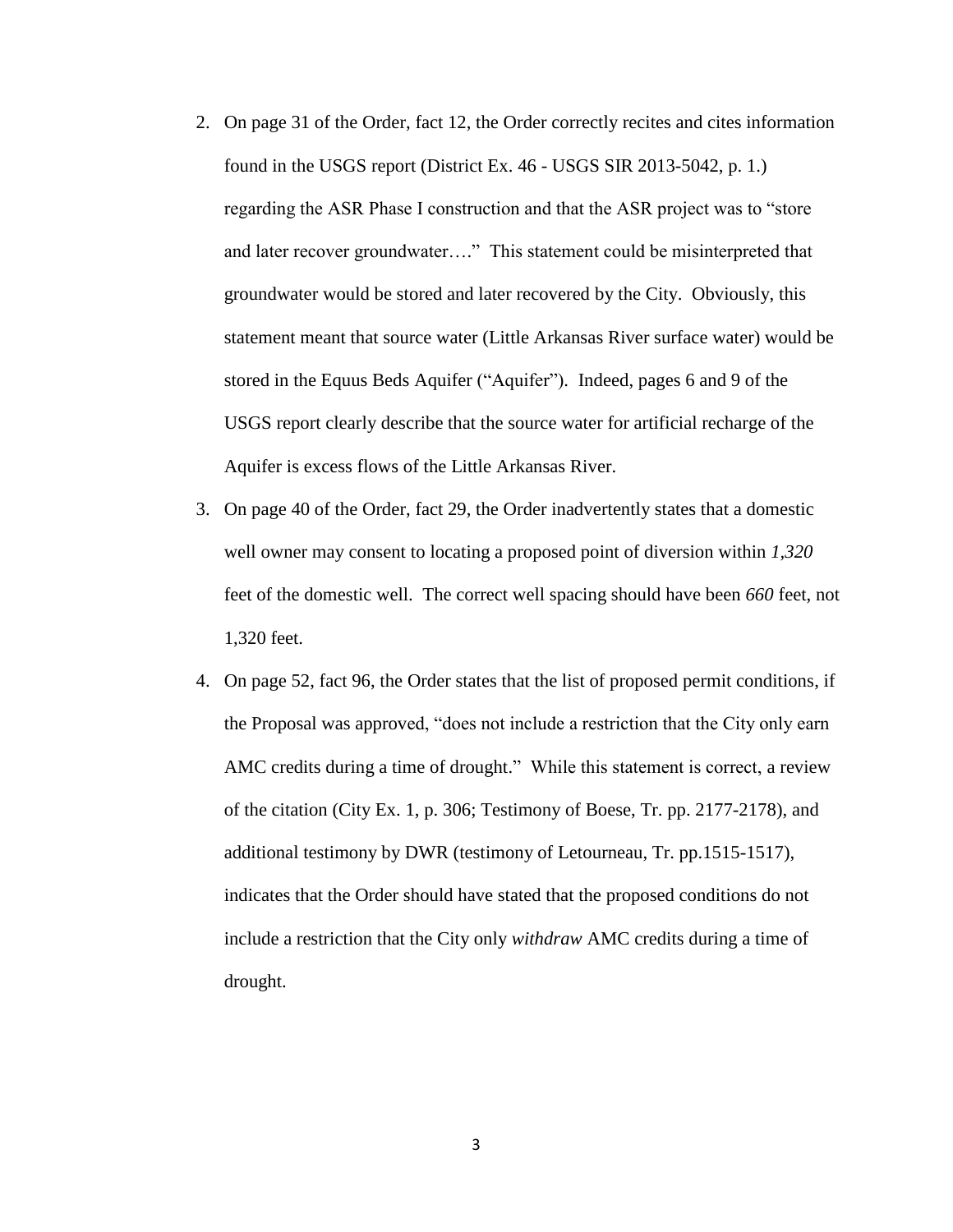### **III. Comments and Clarifications Regarding Arguments**

# **a. Expansion of Consumptive Use**

The Order correctly contends that the City's Proposal expands the consumptive use. Indeed, if the City is able to accumulate fictitious recharge credits through the AMC Proposal, the City would accumulate recharge credits faster without injecting source water into the Aquifer. Moreover, if the City is allowed to use treated surface water from the Little Arkansas River for municipal use by directly pumping it to the City (as opposed to physically injecting it into the Aquifer), while at the same time accumulating AMCs for the same quantity of source water being sent to the City, this is a classic "two-for-one," whereas the City is getting two beneficial uses for the same gallon of water, and therefore undoubtedly increasing the consumptive use. Additionally, if the City's Proposal to lower the minimum index levels is approved, the City could then pump more recharge credits, and therefore more groundwater, than currently allowed. Both parts of the Proposal (AMCs and lowering the minimum index level) will consequently break down any barriers to the City seeking additional ASR recharge and recovery permits in the future, which will *further* expand the consumptive use of groundwater made by the City—with a linear correlation to increased harms to the Aquifer.

### **b. Need for New Application**

The Order accurately recites that a new application(s) is required for the City to proceed with its Proposal. (Order, pp. 123-24.) The obvious rationale is explained in great detail in the Order and in the various briefings from the District. Among many reasons, the City's Proposal constitutes a significant expansion of the City's ability to accumulate and withdraw recharge credits and thus groundwater, and requests fundamental changes in both how recharge credits are accumulated and when they can be withdrawn. Thus, although as argued by the District,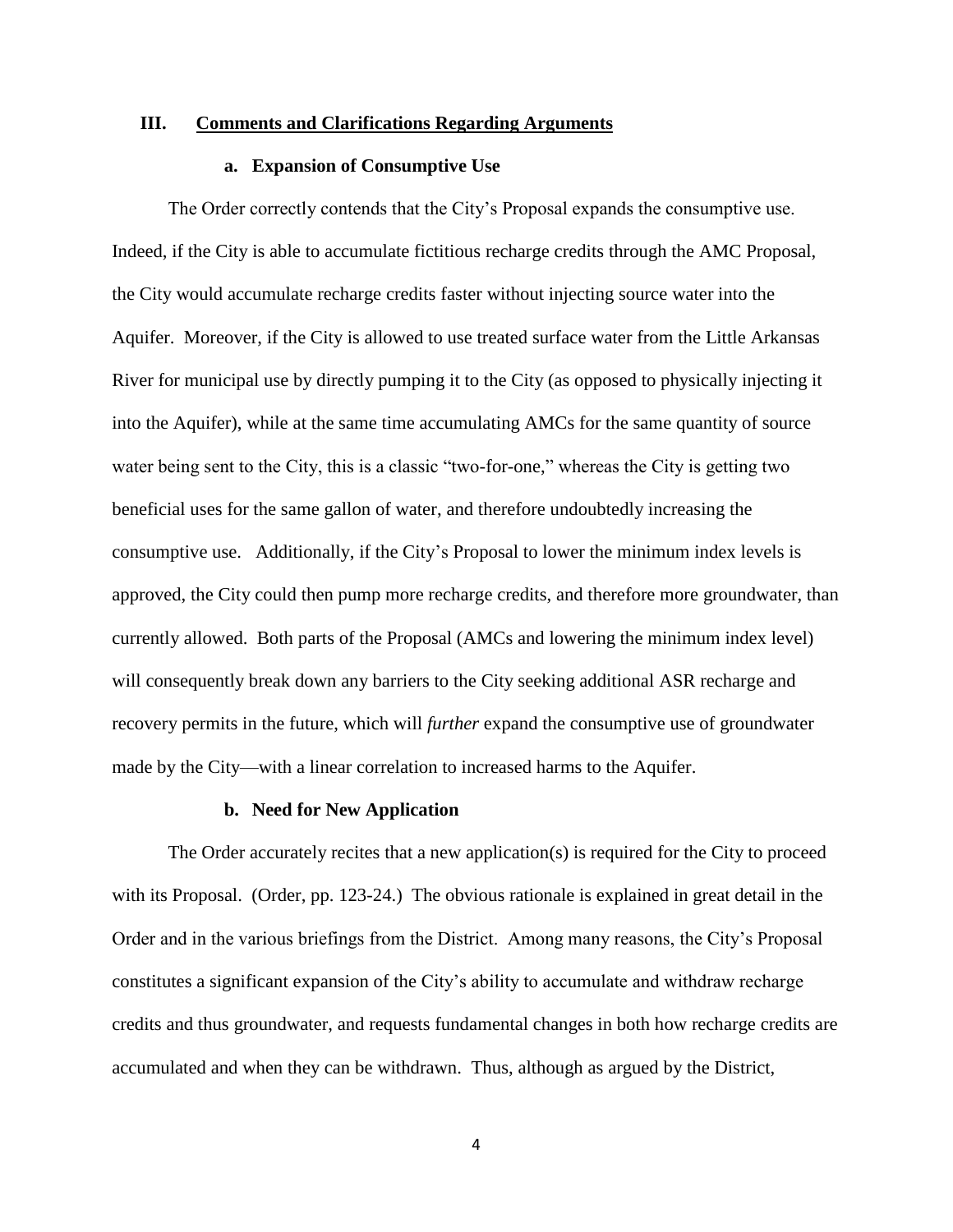semblances of the City's Proposal might be addressable through an application for a change in use—i.e. a change in the use made of water through AMCs or a change in the place of use if the City were only allowed to lower the minimum index level and expand the basin storage area the need for a new application eclipses what could be corrected with a change application because of this expanded appropriation of water. Mr. Romero even modeled and opined through his expert testimony that lowering the minimum index level will constitute a new diversion of groundwater. (*Id*. at p. 128.) Indeed, lowering the minimum index level does not automatically allow the City to divert more water; however, it allows the City to further deplete the Aquifer by opening an additional source of supply that was previously closed off. This additional access to pumping recharge credits can and will (as modeled by Mr. Romero) expand the actual consumptive use made of water. For a multitude of reasons, the City must apply for a new application to appropriate groundwater.

### **c. Water Left in the Aquifer**

The District just wants to make a minor clarification regarding the groundwater left in the Aquifer when an AMC is accumulated so this point is not misconstrued by the City or by the DWR. A few places in the Order somewhat imply that the groundwater left in the Aquifer by the City is water the City previously injected through artificial recharge. (*See, e.g.*, Order, pp. 44, 127, 161.) Although some of the groundwater left in the Aquifer could indeed be injected water, the bulk of the water that the City wants to benefit from leaving in the Aquifer is native groundwater that previously existed in the Aquifer from natural recharge—the latter serving as the foundation for the majority of the harms embedded in the Proposal. The Order does not contend that the injected water left in storage is mutually exclusive of the City's ability *simultaneously* to leave native groundwater in the Aquifer. In fact, the entire rest of the Order is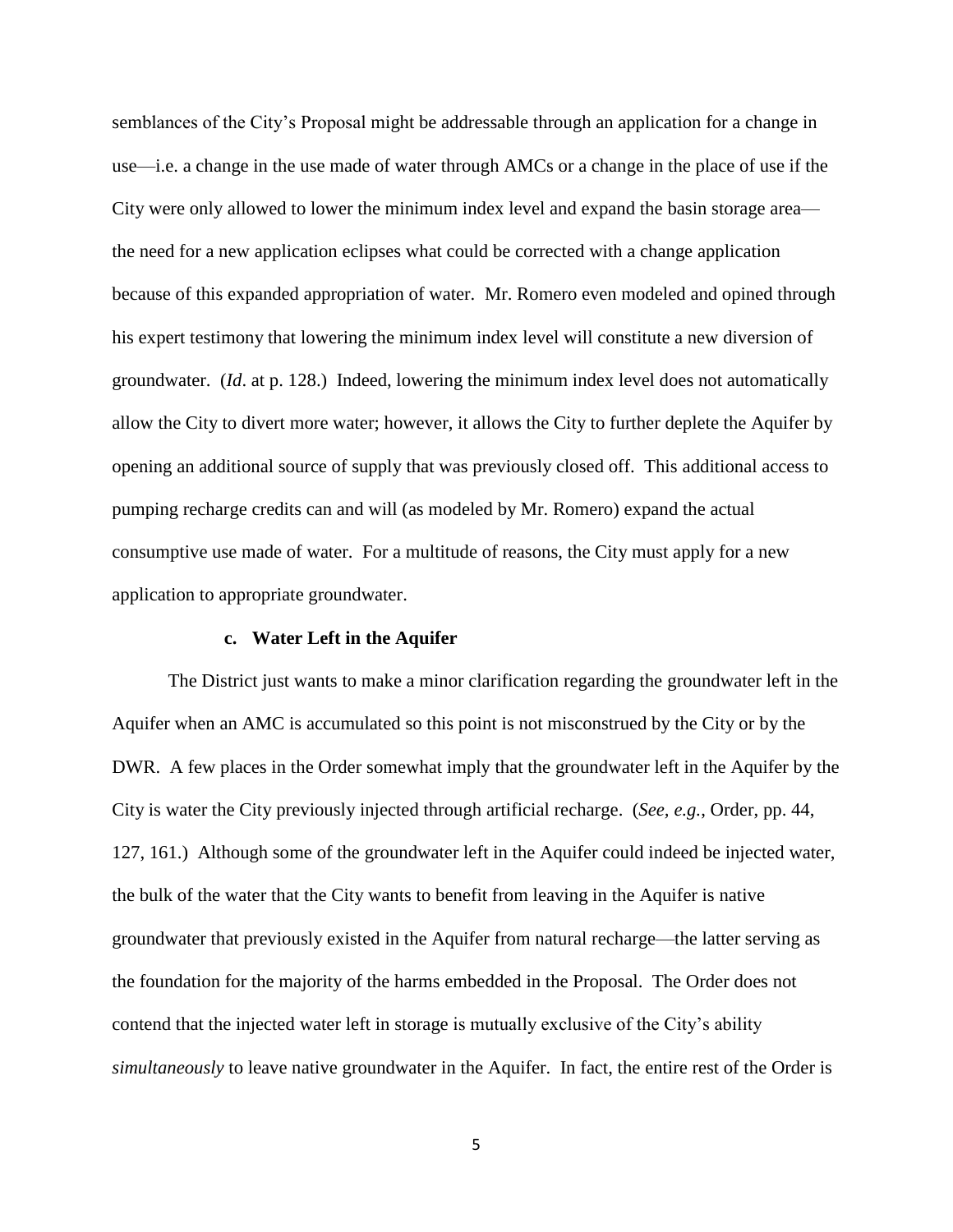predicated on the City's contention that it is also leaving native groundwater in the Aquifer. For example, the Order contemplates that the City's Proposal could harm senior water right holders. (Order, pp. 157-160.) Obviously, the City would not harm senior water rights if it wasn't seeking to obtain benefits from appropriating and using native groundwater—through the accumulation and withdrawal of AMCs—that previously existed in the Aquifer from natural recharge that was already allocated to other users, and further exacerbated by lowering the minimum index levels. Thus, the Hearing Officer obviously got this point correct through additional analysis.

The Order further explains, "Under the AMC concept, the source of water *for direct municipal use* (without storage) is the Little Arkansas River." (Order, p. 131 (emphasis added).) This is exactly correct. By extension, the source of water to accumulate AMCs is groundwater left in the Aquifer by the City not pumping native groundwater. (*See id*.) AMCs are merely a re-appropriation of groundwater left in the Aquifer, which is clearly barred by Kansas law. This point is the cornerstone for many of the other rulings in the Order and is well established by the Order.

# **d.** *Clawson* **Clarifications**

As indicated, the District agrees with the Order in almost all material respects. Perhaps the main section in the Order that the District somewhat respectfully disagrees with is the characterization of and application of the *Clawson* case. The District says this in a cautionary fashion and fully appreciates the Hearing Officer's desire to limit *Clawson* to its narrow facts, and the District likewise acknowledges that *Clawson* is not abundantly clear in its scope.

In turn, just a few points of clarification are warranted. The Hearing Officer writes, "Therefore, it appears that the KWAA does sufficiently grant the Chief Engineer the authority to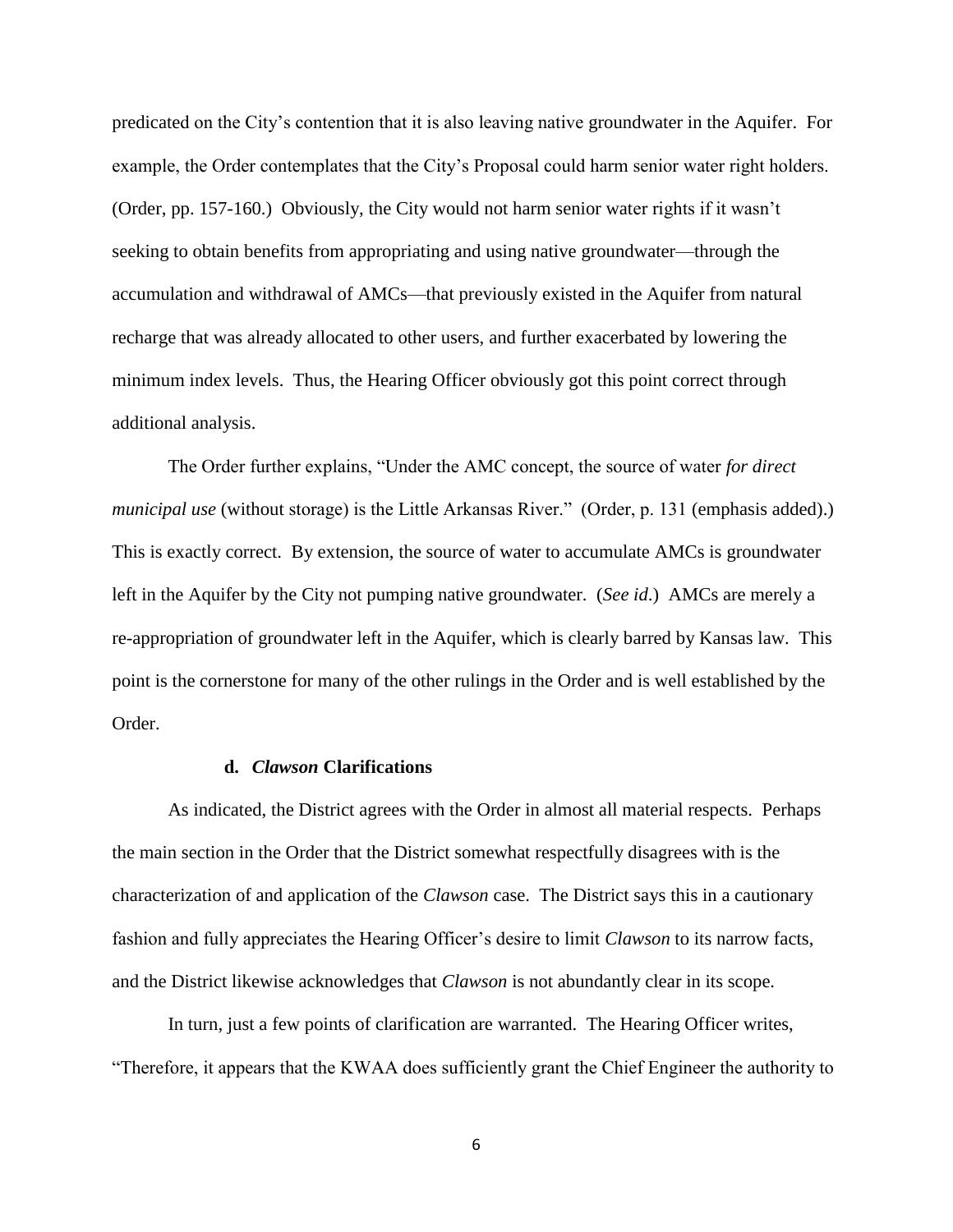retain jurisdiction to modify permit conditions in order to protect the public interest." (Order, p. 134.) To the extent it is implied otherwise, the District is not arguing that the Chief Engineer cannot later take steps for the public good. Rather, the District's contention has always been that, even if sought by the applicant, the Chief Engineer cannot unilaterally take steps that significantly *harm* the public interest at the expense of other constituents of the Aquifer. In another part of the Order, the issue is properly framed: "However, the question at hand is whether the Chief Engineer can make changes requested by the permit holder, that would benefit the permit holder and possibly harm the public interest." (*Id*. at p. 133.) The District agrees with the Hearing Officer, in applying *Clawson*, and subject to the caveat below, that "[t]he City is not facing a situation in which the Chief Engineer has unilaterally limited the City's permits against its wishes." (*Id*.)

The Hearing Officer also distinguishes the Proposal from the facts of *Clawson* because "this situation does not involve a prior evaluation of the impact of the Proposal on the public interest" and "the potential impacts on the public interest from significant changes in the operations of the ASR project are still being evaluated as part of this hearing process." (*Id*. at 134.) Per this logic, the District agrees with the Hearing Officer that the Proposal may not have been ripe for dismissal per *Clawson* on this nuanced point when the Motion to Dismiss was first filed. However, with the facts established through the Hearing process, this argument is ripe for review: the Order is replete with explanation of how the District and the Intervenors demonstrated that the Proposal will harm the public interest. Thus, *Clawson* can now be used as a sword to further chop down the City's Proposal.

Again, the District fully understands attempts to limit *Clawson* to its narrow facts. However, the *Clawson* Court writes, "In sum, the KWAA does not authorize the chief engineer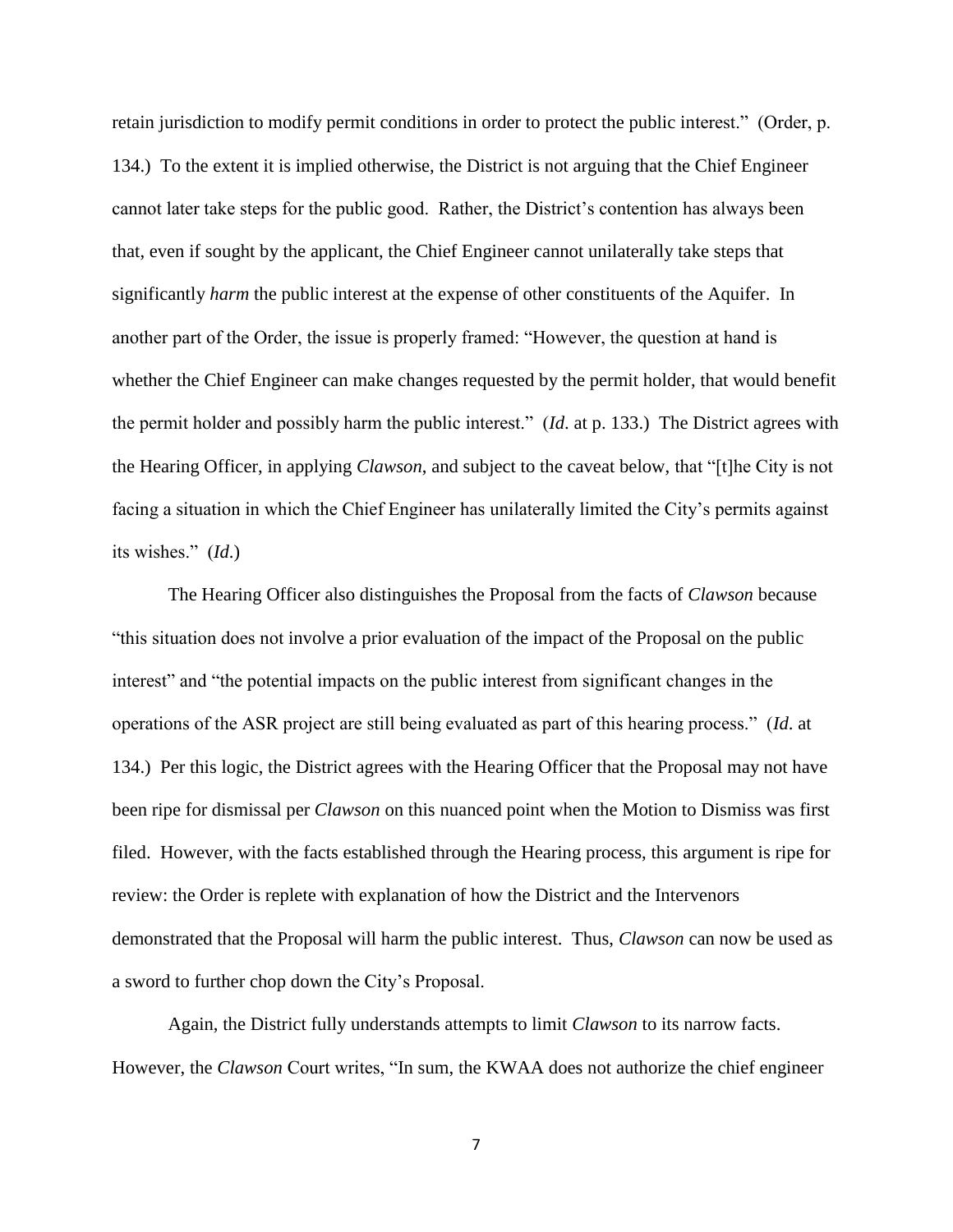to reevaluate and reconsider an approval once a permit has been issued." 49 Kan. App. 2d at 807. Although perhaps dicta, the District believes that this language also precludes the Chief Engineer from taking steps to retroactively modify a permit in a fashion that undermines the public interest while only benefiting the applicant of a water right.

Also, and this is a minor and subtle point, but *Clawson* also applies because the DWR contended that it would retain jurisdiction to add permit conditions at a later time. Mr. Letourneau testified to numerous permit conditions that should later be considered and potentially adopted. For example, he said that more analysis was required regarding when AMCs could be withdrawn to protect other users of the Aquifer. (Testimony of Letourneau, R. Vol. VII, p. 1704, ll. 11-18; p. 1705, ll. 11-20.) Retaining this type of jurisdiction—at the potential expense of the applicant—is precisely what *Clawson* ostensibly prevents.

### **e. Violation of KWAA**

There is no question that the Proposal violates the concept of first in time, first in right. The Order adjudicates properly that the Kansas Water Appropriation Act ("KWAA") is violated. With the accumulation of AMCs and the lowering of the minimum index levels, the Proposal allows for the City to appropriate and withdraw water dedicated to senior water right users. As noted in the Order and shown during the Hearing by the District and others (*see e.g.* Testimony of Boese, Tr. p. 2222-2223; District Ex. 59; District Ex. 41), the Aquifer in the area of the City's well field is grossly over-appropriated and no new water appropriations (except domestic, temporary permits, and small use permits) have been approved in that area since the District's safe yield regulation went into effect in approximately 1980. Clearly then, allowing native groundwater to be re-appropriated as a recharge credit and later withdrawn, merely because it was not diverted by the City pursuant to its water rights, unequivocally violates the prior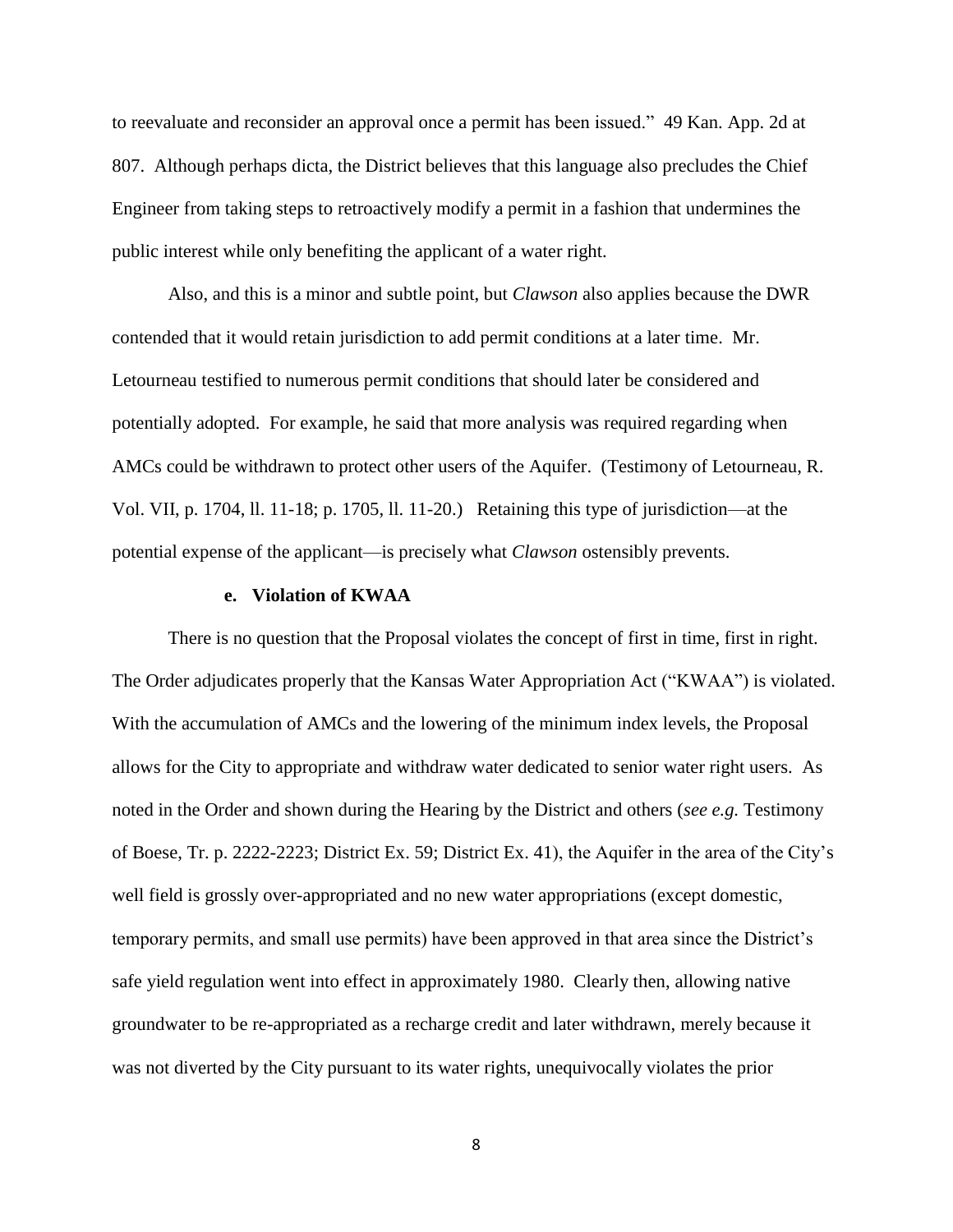appropriation doctrine, as does allowing the City to withdraw groundwater at lower aquifer levels by lowering the minimum index levels. Both of these proposals undoubtedly infringe on senior water rights.

# **f. Takings Clause**

The District still believes that the City's Proposal constitutes a taking since, among other reasons, it will interfere with the value of other water rights and, in turn, water rights constitute real property rights. However, given that there are so many other valid reasons to reject the City's Proposal, the District fully understands why the Hearing Officer would "decline" to heap this on as a reason to dismiss the City's Proposal on its face. (Order, p. 138.) The Order is correct that nothing in Kansas law addresses this unique set of arguments. The District also appreciates the rationale that establishing "just compensation due… is beyond the scope of this proceeding." (*Id*.) Likewise, the District understands that raising these arguments now *may* amount to "a preventative 'takings' analysis." (*Id*. at 137.) If the Proposal is granted, however, it will inevitably preserve a meritorious takings clause claim—or numerous such actions—for a later day.

# **g. Standing**

The Order rejects the District's arguments regarding standing. (Order, pp. 138-39.) Again, this is not a material point in the grand ocean of arguments against the Proposal. However, the District desires to briefly clarify its position as it still believes it is valid. In short, if it is assumed that the City should have filed a new application—as properly ruled by the Hearing Officer—and the City failed to do so, there is no valid proposal before the DWR for consideration. Thus, for this and other reasons, the City lacks any standing to pursue its position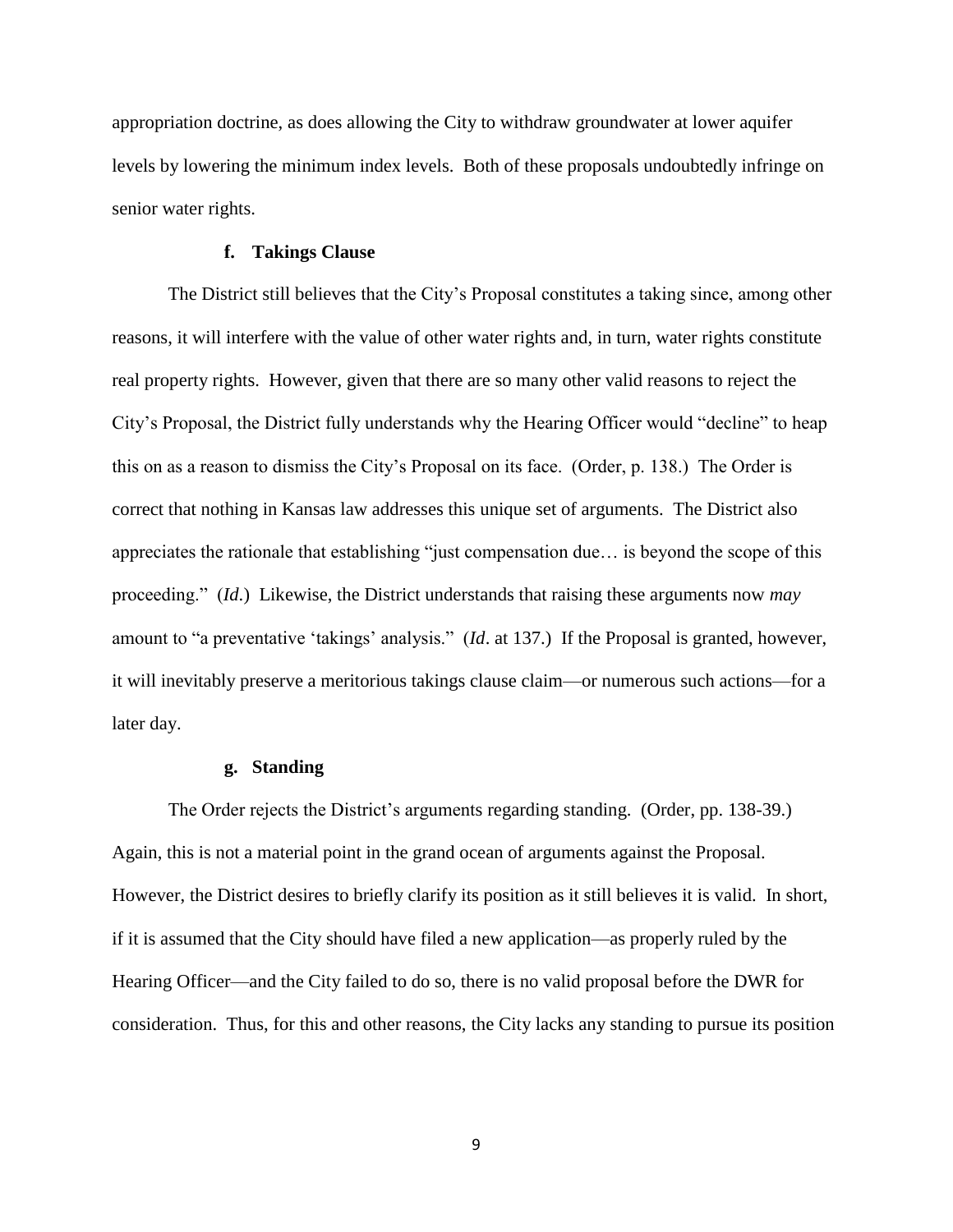at this juncture and the DWR lacks jurisdiction to consider the Proposal. However, again, this point is not critical to the outcome of these proceedings in any fashion.

### **h. Spacing Waivers and Consents**

The District wholeheartedly supports the ruling that new spacing waivers are required, and the City must try to obtain new consents from well owners. (Order, p. 142.) Any contrary position would completely undermine the validity of procedural and regulatory processes long entrenched in Kansas water law. Moreover, it would shatter the trust of area well owners by turning a blind eye to the promises made to them many years ago when spacing waivers were first granted in the ASR process.

## **i. Passive Recharge Credits**

Yet another part of the Order that is perfectly crafted is the discussion on passive recharge credits. As the Hearing Officer determined—and this is the blatantly obvious answer— AMCs are nothing more than odious passive recharge credits. (Order, p. 144.) As identified in the Order, any attempt by the City or the DWR to torture out a distinction with AMCs that the water is Little Arkansas River water that passes through the ASR treatment facility, fails to pass even the most basic of smell tests. It is very clear that the City is attempting to obtain credits for native groundwater left in the Aquifer, while simultaneously consuming the water pumped from the river for municipal use. As testified to by Mr. Pope, this stabs at the very heart of what was contemplated as passive recharge credits when the Phase I Order was adopted.

#### **j. Statutory Construction Arguments**

Perhaps one of the strongest parts of the Order—and this is saying an awful lot given how well the Order is written—is the section on statutory construction. The Hearing Officer properly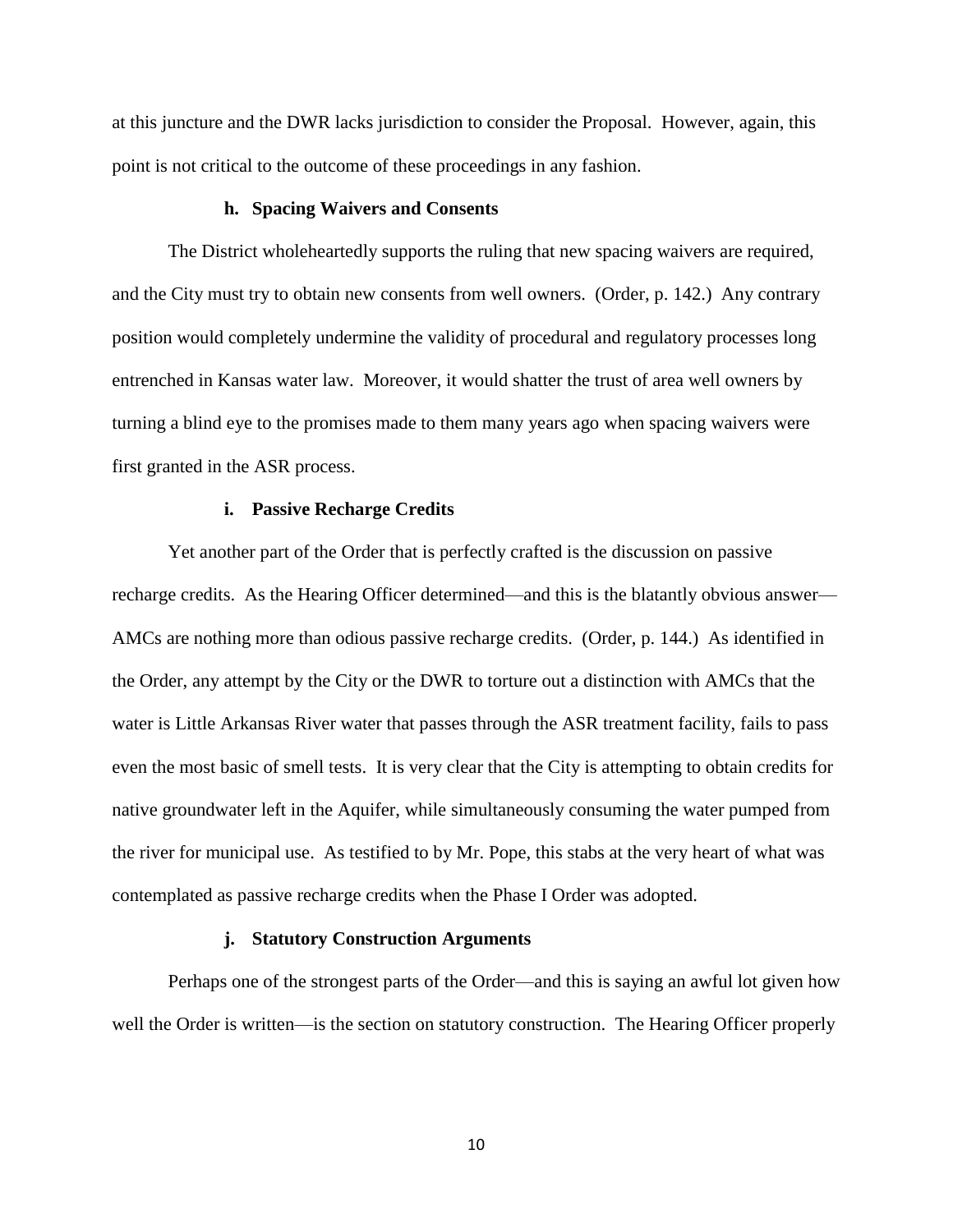identifies that AMCs are not identified in statutes or regulations. Embodied in this concept is the District's contention that there is no basis for this source of supply.

The Hearing Officer summarizes how the Proposal flunks a statutory/regulatory construction analysis. (Order, pp. 145-147.) The Order adroitly applies the facts of the Proposal to the current laws in Kansas. The District will not recite the numerous arguments in these brief comments. However, at its core, the City's Proposal does not embody an aquifer *storage and recovery* project. Rather, it qualifies as neither. No water is stored, and thus there is nothing to recover. Instead, through AMC accumulation, the City just wants to later divert native groundwater appropriated to other users.

## **k. MDS and Safe Yield**

The Order also skillfully recites the arguments on MDS and safe yield, two separate but equally important concerns. (Order, pp. 152-156.) It blasts the City for ignoring these critical concepts and highlights how the District demonstrated that the City's Proposal fails to meet either component. Again, these concepts are discussed in great detail in the District's prior briefings and in the Order, and will not be further recited here. No further discussion is required as these are obvious points and there is simply nothing the City or the DWR can do to salvage these arguments at this late juncture.

# **l. The Public Interest**

#### **i. Impact on Senior Water Users**

The Order also properly analyzes how the City's Proposal will undermine the rights of senior water right holders. (Order, pp. 157-58.) This point also does not require further analysis and is already discussed in great detail in the Order and in these comments.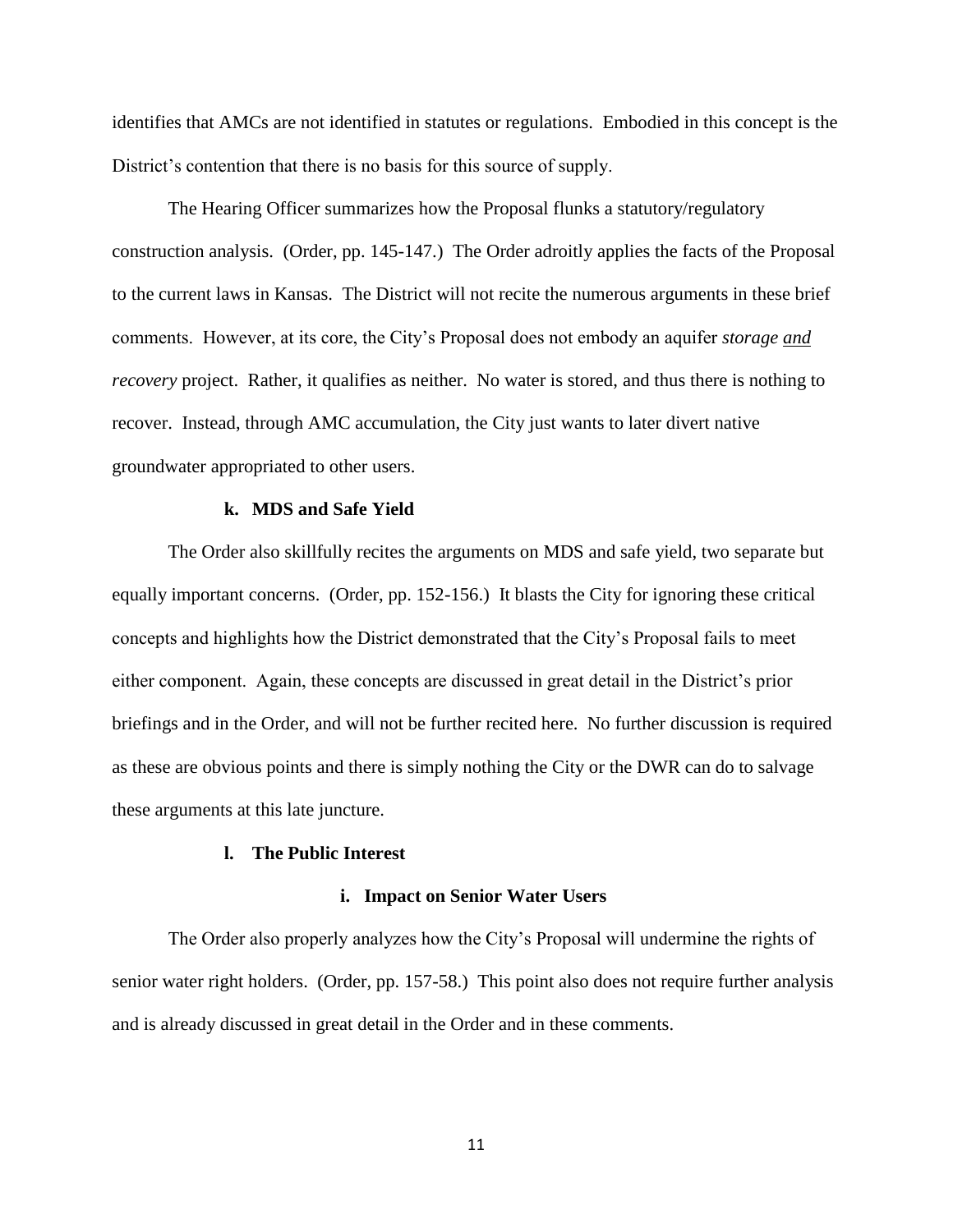### **ii. Impairment**

The Hearing Officer does an excellent job of summarizing the arguments on impairment in her ruling. (Order, pp. 158-68.) There are many relevant points on this topic that have been highlighted in great detail previously by the District and through the Order, and thus only a few of the high points are discussed here. The Order destroys the DWR's contention that impairment can and should *only* be considered after the fact, and not when a water right is granted. (Order, pp. 158-159.) The *Clawson* Court also rejected the DWR's surprising contention in this regard:

Kan. Stat. Ann. § 82a-711(b) (Supp. 2012) specifically requires the chief engineer to consider senior water rights and the public interest prior to granting a water right. In fact, once the chief engineer finds that a proposed use neither impairs a use under an existing water right nor prejudicially and unreasonably affects the public interest, the chief engineer shall approve all applications for such use made in good faith.

*Id.* at 49 Kan. App. 2d at 806. The Order accurately recites how the City and the DWR failed to address impairment *at all* through any form of substantive analysis. Yet, on the other hand, the District and the Intervenors demonstrated through expert testimony that *various* forms of impairment will in fact occur. For example, Mr. Romero's modeling showing depletion of river levels, in conjunction with impairment, is analyzed in detail in the Order. (Order, p. 164.)

The Order also accurately incorporates the District's contentions regarding practical saturated thickness—an exposed flank that Mr. Letourneau found "concern[ing]" but that was never later resurrected by the City or the DWR in rebuttal. (*See* Testimony of Letourneau, R. Vol. VI, p. 1585, l. 5 – 1586, l. 15; p. 1590, ll. 3-12; p. 1604, ll. 3-16 (lamenting that considering the practical saturated thickness, particularly in light of dropping the minimum index levels, could result in numerous impairment complaints and may not be in the public interest.) The Order concludes that there will be both a regional lowering of the water table and impairment to individual wells if the Proposal is adopted. The Order also rejects the City's calloused, sole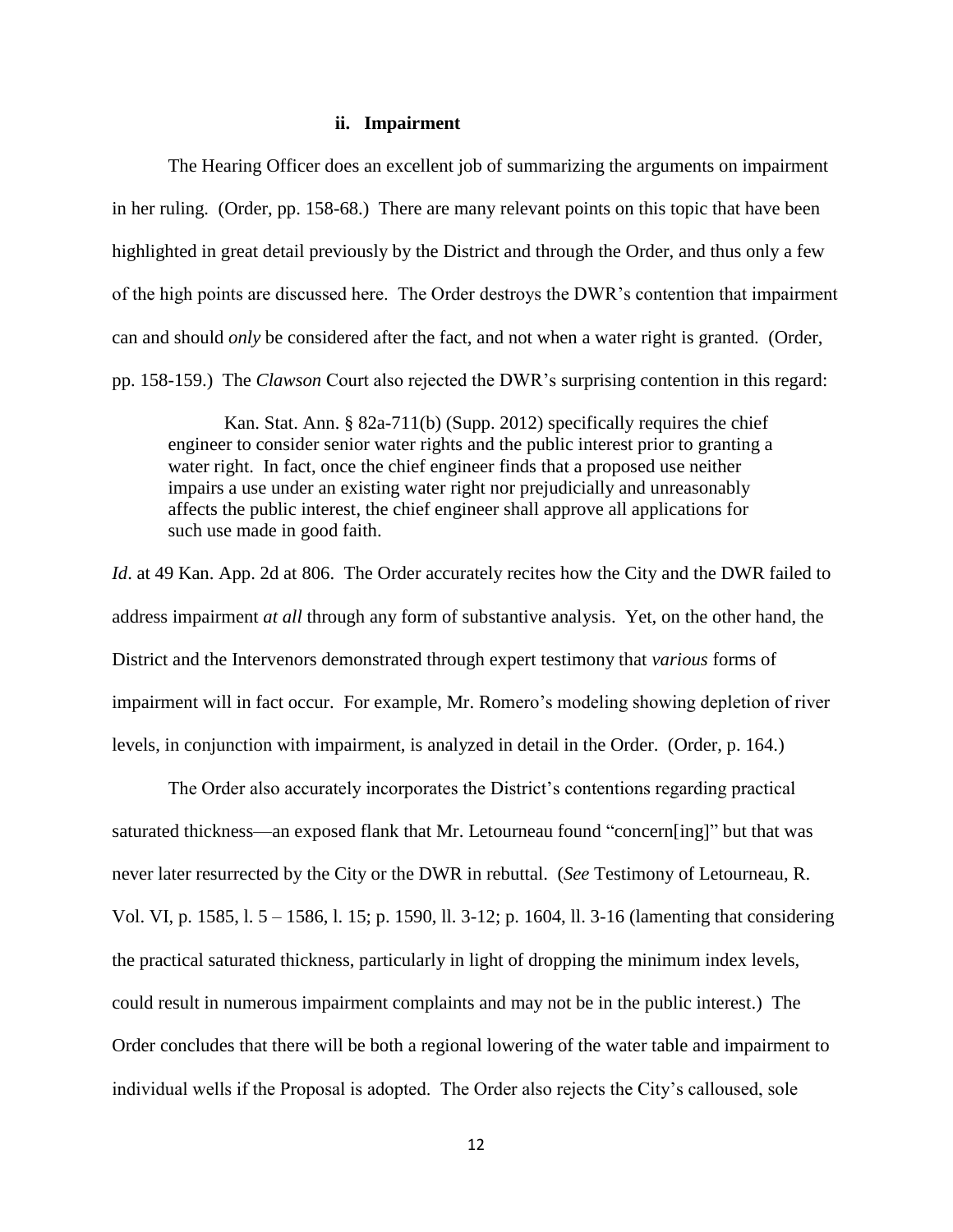response to impairment: that the City could just help drill new wells when the inevitable impairment occurs. Thus, as summarized in the Order, it is very clear that the City's Proposal will result in numerous forms of impairment and, again, it is impossible for either the City or DWR to somehow untimely introduce new evidence or analysis to attempt to rescue a completely untenable point.

### **iii. Streamflow**

The Order also rightfully crucifies the City for its failure to address impacts to streamflow, in conjunction with the discussion on MDS. To the contrary, the Order summarizes how the District's and the Intervenor's experts demonstrated that adverse impacts to streamflow will occur. Again, there is nothing either the DWR or the City can do to breathe life into this concept at this stage in the proceedings.

#### **iv. Water Quality**

The Order also rightfully excoriates the City for failing to consider water quality in its modeling. (Order, pp. 170-74.) The Order accurately identifies how the District and the Intervenors proved that the Proposal will negatively impact water quality. The Hearing Officer also wasn't fooled into believing that the City could remedy the impacts to deteriorating water quality merely by helping install water purification systems for homeowners. This is yet another obvious reason to reject the City's Proposal and, once again, this point cannot be resuscitated either at this stage in the proceedings.

# **m. Functional Equivalent**

The Order aptly rejects the DWR's tenuous contention that AMCs are somehow the "functional equivalent" of physical recharge credits. (Order, pp. 174-75.) As pointed out by the Hearing Officer, the functional equivalent concept is not embodied in Kansas water law.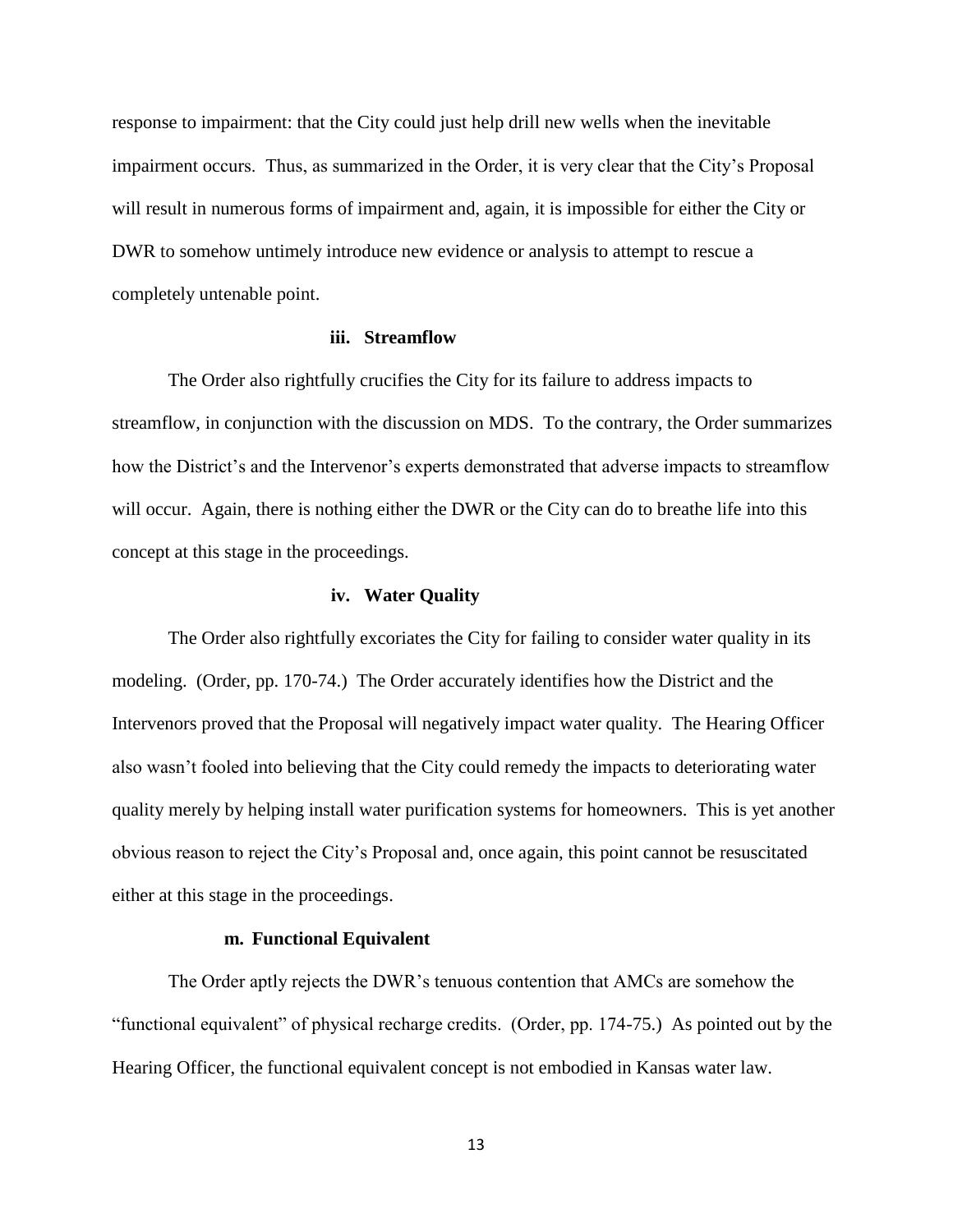Moreover, the argument flies in the face of the entire regulatory scheme since "AMCs would award credits for future pumping without any accompanying storage of source water." (*Id*.)

# **n. Accounting Methodology**

The Order also properly identifies the vast discrepancies uncovered by the District with the City's new accounting methodology. (Order, pp. 176-77.) As identified by the Hearing Officer, the City's own experts admitted to the lack of validity or reliability with this portion of the Proposal. As a side note, the Order seems to imply that AMCs could be accumulated regardless of the height of the water table. While the City's Proposal did contain a proposed annual "ASR Operations Plan" that would be used to determine if the City could accumulate AMCs, or had to physically inject treated surface water into the Aquifer in order to accumulate recharge credits, the groundwater levels, as measured in January of each year, were only *one* variable to be considered. (City Ex. 1). Using only January water levels would not represent the City's ability to conduct physical recharge during the entire year, especially during summer months when increased pumping by all users lowers the water table. Additionally, the proposed operation plan included many other variables to determine physical recharge capacity including, but not limited to, the City's wellfield infrastructure and the recharge wells' ability to actually recharge water. (City Ex. 1, pp.  $3-6-3-10$ ).

### **o. City's Modeling Errors**

The Order also accurately summarizes the numerous errors with the City's modeling and the corresponding recitation of these errors in the Proposal. (Order, pp. 177-80.) The mistakes are extensive and there is no need to outline them again here. However, as the Order concludes, "These contradictory statements raise serious concerns. All of these errors, discrepancies and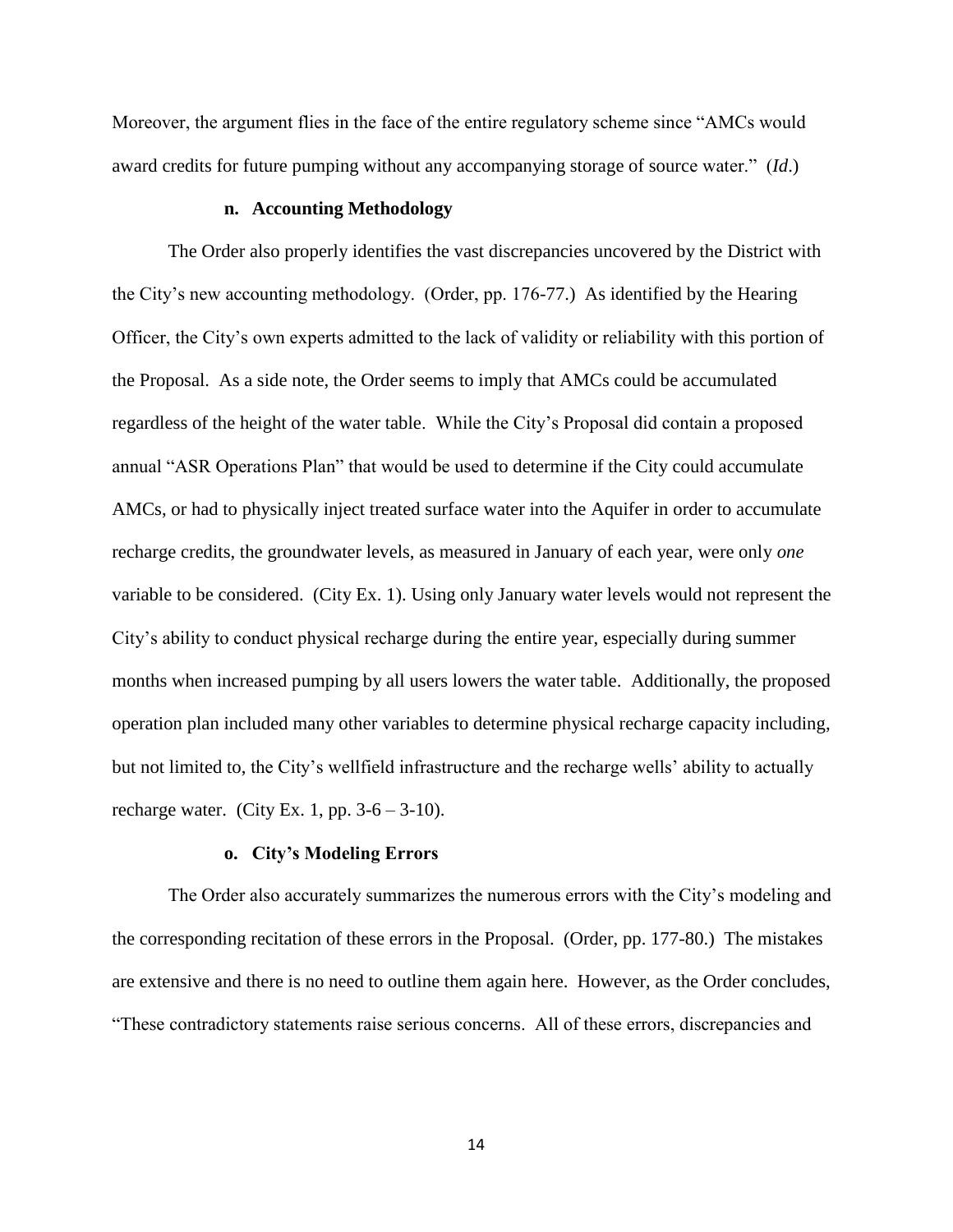inconsistencies undermine the credibility of the model, and, by extension, the Proposal." (*Id*. at p. 180.)

# **p. MYFAs and Other Alternatives**

The District wholeheartedly agrees with the Hearing Officer that the mere fact that the City could pursue other alternatives—such as multi-year flex accounts—is completely irrelevant to an analysis of rejecting AMCs and the lowering of the minimum index level. (Order, pp. 180- 81.) The District only raised this argument in response to numerous innuendos by the City that the City did not have a choice other than to pursue the Proposal to meet its water needs. The District agrees that regardless of whether the City has other options at its disposal, the City's Proposal is illegal and harmful on its face.

# **q. GMD Role**

The District slightly disputes the Orders characterization of the District's position with respect to the role of a groundwater management district. (Order, p. 181.) As pointed out, the Order concedes that the District should have been allowed to first conduct a safe yield analysis or make a recommendation on the well spacing waivers. Again, it is the District's function to engage in management of the Equus Beds Aquifer. The Chief Engineer and the DWR may have final authority on many issues, but initial management authority is conferred with the District. Additionally, because the Proposal was being considered in the context of being a pseudo change application, the District should have first been allowed the review the Proposal and make a formal recommendation to the Chief Engineer, as is required of all new and change application filed in the District pursuant to K.A.R. 5-22-12. Thus, the District maintains that the City failed to exhaust administrative remedies because the Proposal was not first brought before the District for review and recommendation. The need to exhaust administrative remedies is firmly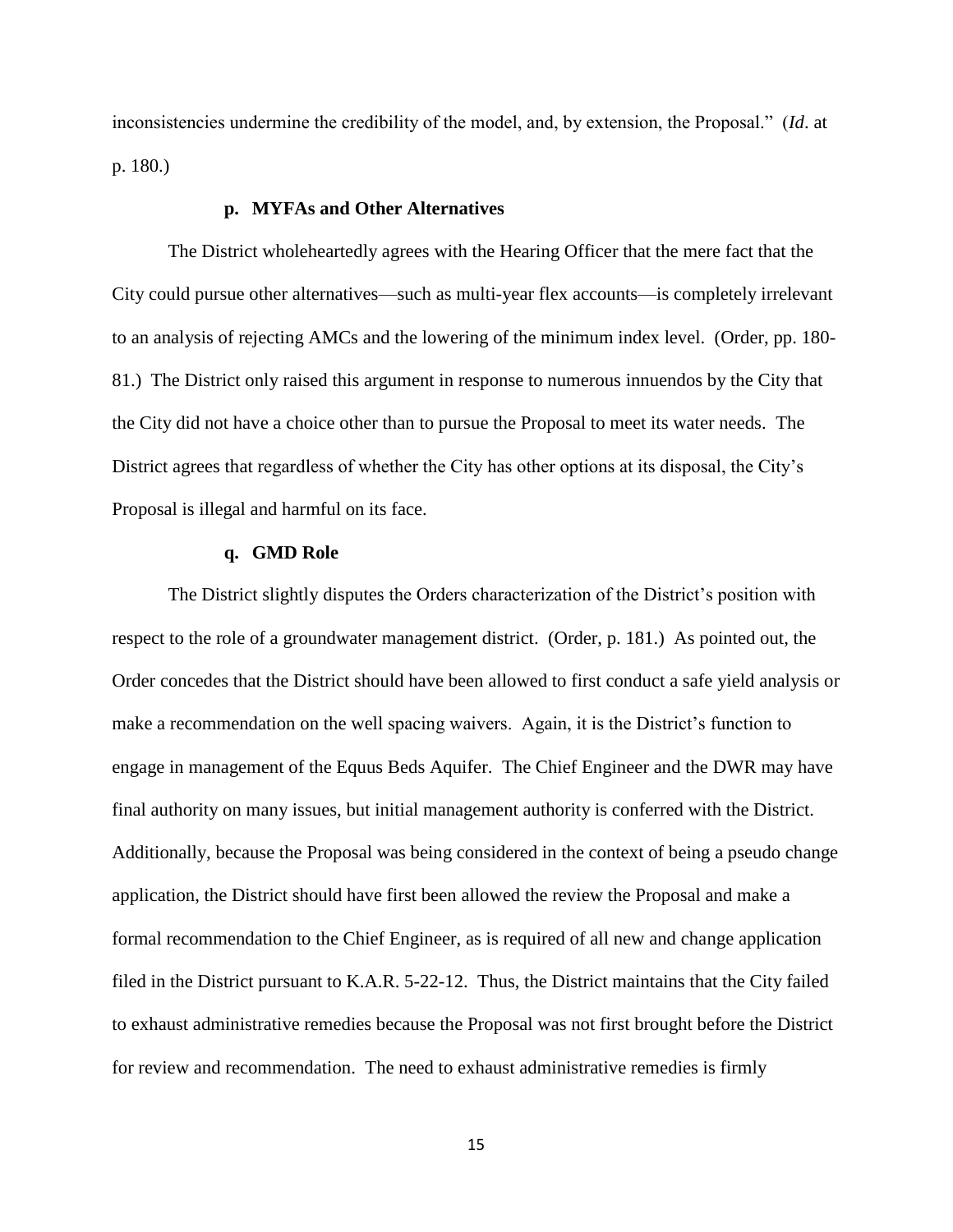embedded as a prerequisite to agency authority in Kansas law. *See* K.S.A. 77-501 *et seq*. The District still firmly believes that this is another sound reason that the Chief Engineer can now reject the City's Proposal.

# **r. Permit Conditions**

For all the reasons addressed in the Order, the District can't imagine that the Chief Engineer will give any serious consideration to approving the Proposal. Thus, the District will decline to discuss permit conditions. However, in the rare event this Proposal is allowed to proceed, the District asks to preserve its ability to elaborate on permit conditions. However, simply put, a complete avalanche of permit conditions cannot somehow shield or ameliorate the indefensible nature of the City's Proposal.

### **s. Additional Points**

Although in its 184 pages, the Order thoroughly encapsulates all the crucial arguments, the District will touch on just a few additional concepts in these final comments. This is only intended as a cursory list as many other points were raised during the Hearing or in the District's prior briefings. Of particular interest is the 120,000 acre-foot cap on credits requested by the City. Per *Clawson*, the Chief Engineer always has authority to subsequently restrict a permit if requested by the applicant. In this case, no cap on recharge credits currently exists and it is theoretically possible for the City to bank enough credits that it could cannibalize the Aquifer through its subsequent withdrawals of those credits. All parties agreed that no cap on credits currently exists. And all parties agreed that a cap on credits is appropriate. Mr. Letourneau said that the cap on credits should be looked into, and something less than a 120,000 acre-foot cap should be implemented. (Testimony of Letourneau, R. Vol. VII, p. 1698, ll. 13-23.) Even the City's analysis highlighted that a more appropriate cap on credits—something less than 120,000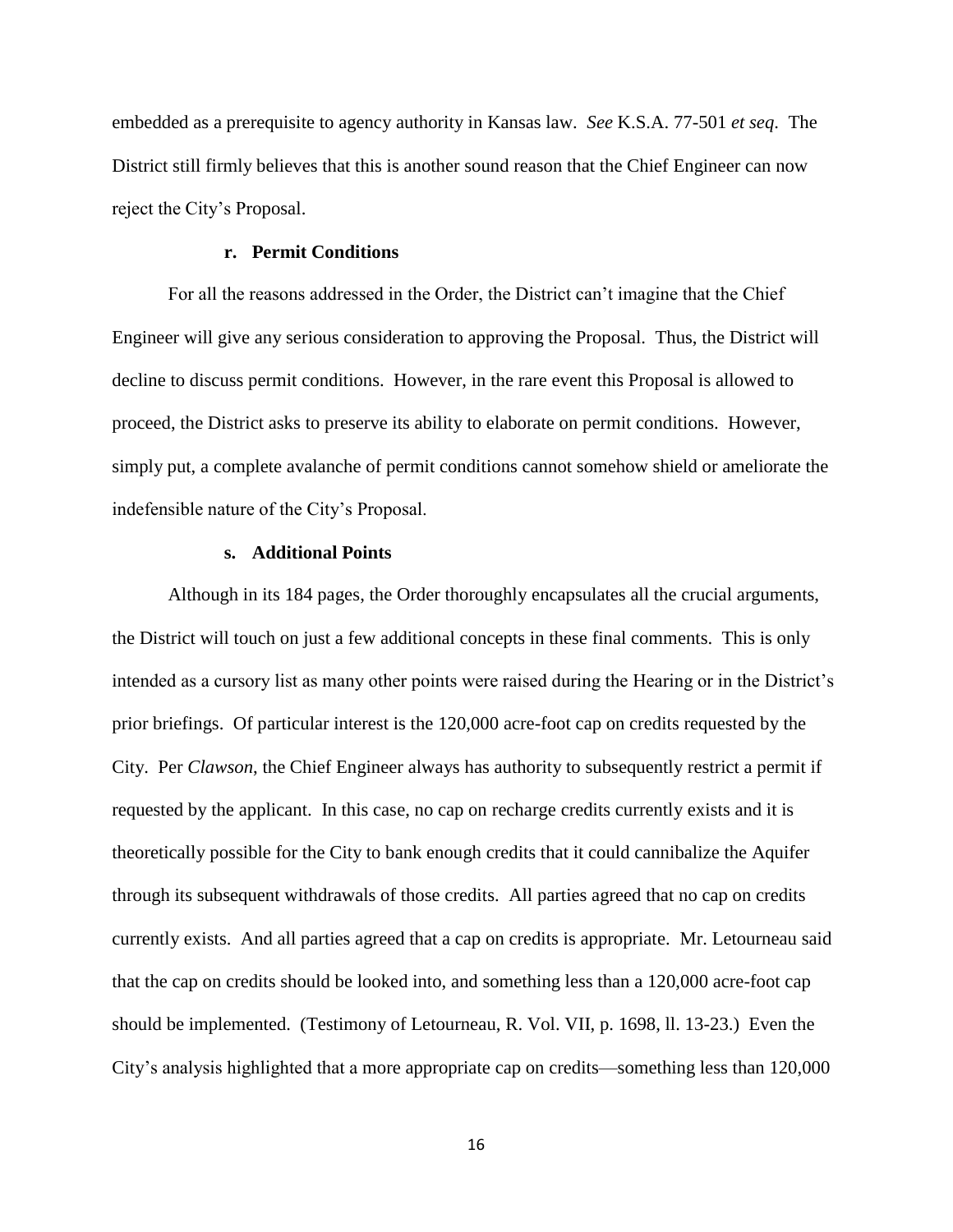acre feet—could and should be imposed. (*See, e.g.*, City Ex. 1.) For these reasons, the District respectfully asks that the Chief Engineer cap the City's existing physical recharge credits at 60,000-acre feet, which exceeds what the City would need during a 1 percent drought event per its own modeling. (City Ex. 1.) This will prevent the City from accumulating unlimited credits that could be suddenly withdrawn in an unsustainable fashion and, in turn, cripple the viability of the Aquifer.

Aside from what is already well documented in the Order, the Hearing exposed numerous other problems with the City's modeling. For example, as noted previously, the City never refuted the contention that it is detrimental to only measure water levels in January because it expands the City's capacity to accumulate AMCs rather than requiring the City to physically inject treated surface water into the Aquifer. The City also failed to employ any type of statistical analysis regarding the time periods during which the City believed the Aquifer would actually be benefitted by water left in in the Aquifer while AMCs are accumulated. It was the District's contention that these would be isolated periods significantly eclipsed by the City's ability to severely harm the Aquifer through later withdrawals. Again, this analysis was never established by the City. The City also failed to identify how waiting until the end of a prolonged drought to withdraw credits, when the Aquifer is already depleted, would somehow be more beneficial to other users. Simply put, since AMC credits would be accumulated in an illusory fashion, there would be no convenient time to withdraw them, and the impacts to the Aquifer could be catastrophic at any point in time. Further, based on K.A.R. section 5-22-14(f), the City was precluded from projecting water demands into 2060. Mr. Letourneau testified to this fact and such a deviation would require a waiver recommendation from the District Board. (Testimony of Letourneau, R. Vol. V, pp. 1,363-68.) Many similar points could be raised, but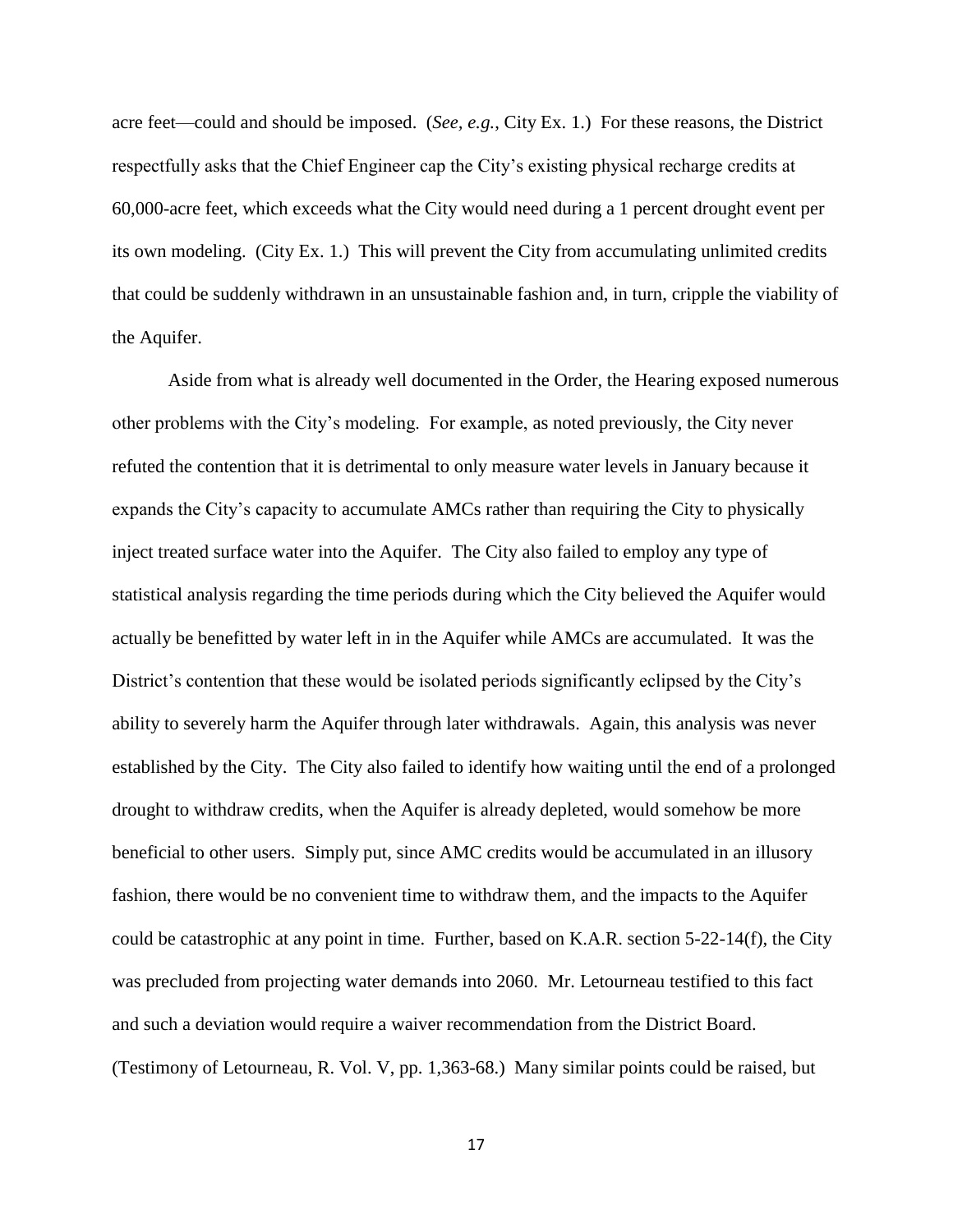there is no need to expound on these other concerns in these comments as there are virtually infinite other reasons identified in the Order to deny the Proposal. Another point that should *never* be discounted is the extensive list of lingering errors, omissions, and items in the Proposal and the modeling that Mr. Letourneau said that the City and the DWR should address, and yet the City declined to subsequently remedy through additional analysis or testimony. (*See*  District's Findings of Fact and Conclusions of Law (providing an extension summary of concerns Mr. Letourneau had with the City's Proposal).)

Also not fully addressed in the Order is the contention by both the City and the DWR that AMCs could be created by merely changing the accounting. The cites to the record for these arguments are well detailed in the District's prior Findings of Fact and Conclusions of Law. However, in short, Mr. Pajor testified that AMCs were a mere relabeling of the water and Mr. Letourneau contended that AMCs were simply a change in accounting. (Testimony of Pajor, R. Vol. II, p. 326, ll. 16-22; Testimony of Letourneau, R. Vol. VII, p. 1629, ll. 7-11.) It makes perfect sense that the Order did not pay any lip service to these absurd contentions. It is obvious that you can't simply will something into existence, or make the illegal legal, simply by an astute change in accounting or by adopting new crafty terminology.

Perhaps the most important point that may not have been fully illuminated by the Order is the parade of potential future harms. To the extent there are harms with the Proposal—and these are too numerous to count—the City could compound these dangers by applying for additional ASR permits in the future. Indeed, right before the Hearing, ostensibly to preserve its argument that it wasn't seeking an additional authorized quantity through the Proposal, the City dismissed 30 new ASR Phase II recharge and recovery applications that it had filed. If the Proposal is adopted, one can make no mistake that these applications, and perhaps many more, will be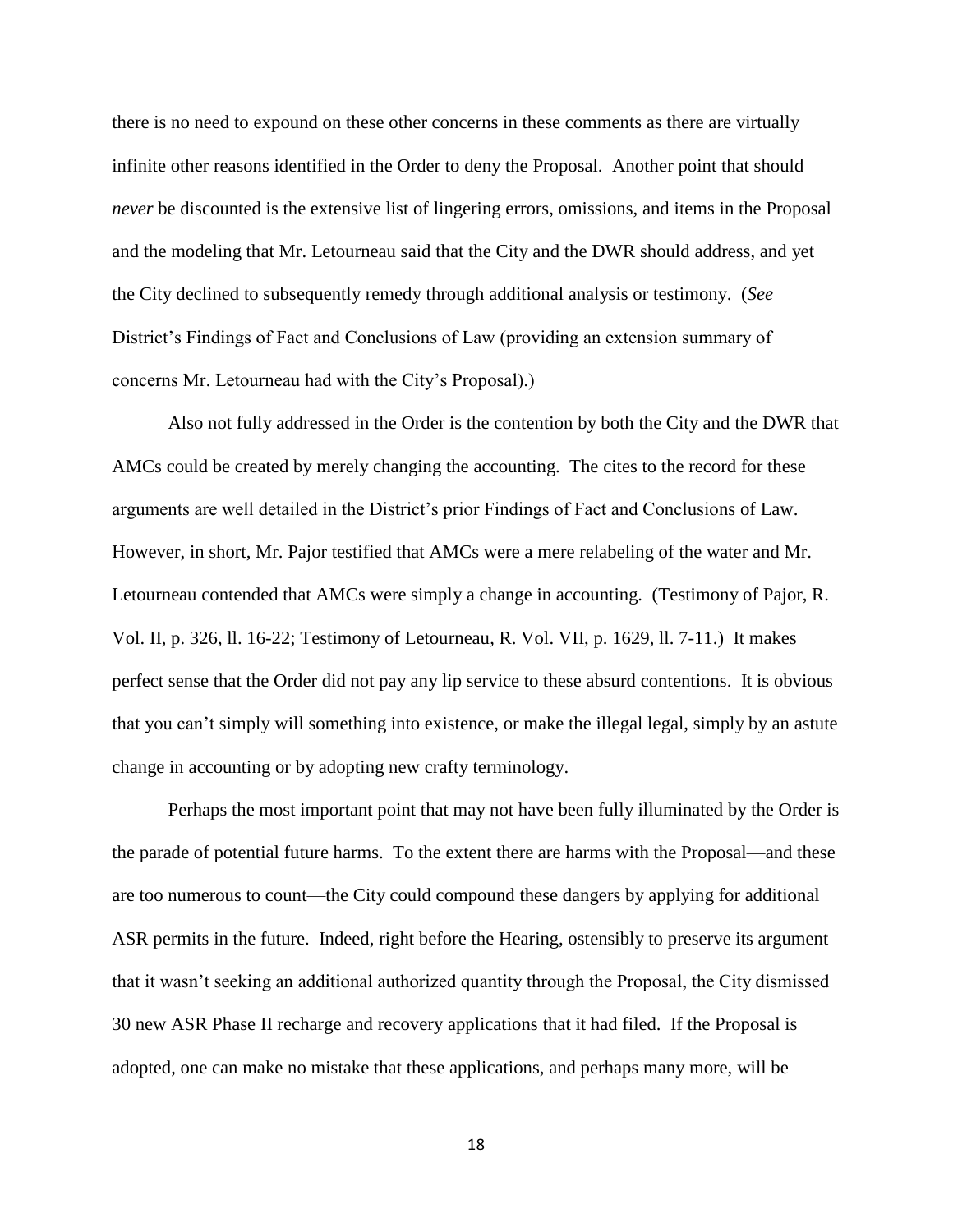immediately filed. Further, if the City is afforded preferential treatment in this case, it could open the floodgates to other municipalities pursuing AMCs in the future. Likewise, other users (such as irrigators that have been excellent stewards of the Aquifer in the past by not using their full annual authorized quantities of groundwater) may collectively band together to also obtain passive recharge credits for water they could have "legally pumped but chose not to," per the textbook definition of this term. Frankly, paving the way for a series of such passive recharge requests or, even worse, a class action lawsuit, is unlikely a public relations battle that the DWR wants to face. This slippery slope of future harm's is a Pandora's Box that the Chief Engineer should decline to open.

# **IV. Conclusion**

The District is very grateful that the Hearing Officer exercised the due diligence necessary to reach the correct, albeit obvious, outcome in this Hearing. The reasons for denying the City's Proposal are seemingly endless, and only some main points will be identified in this brief conclusion. While not a creature of any current statute or regulation, AMCs constitute prohibited passive recharge credits, with no iota of functional equivalence to physical recharge credits. Indeed, AMCs result in no injection of source water into the Aquifer and defy the necessary regulatory elements of a storage and recovery system. Moreover, the City's Proposal is an unconscionable mockery of the KWAA. Further, the City failed to follow the proper statutory and procedural requirements by not filing a new application(s), and instead merely sought harmful, unilateral modifications to its existing permits. Had the City properly filed a new application, the District could have fulfilled its gatekeeper role by preliminarily identifying the alarming impacts to safe yield and water quality inherent in the City's Proposal and, likewise, the violations of spacing requirements.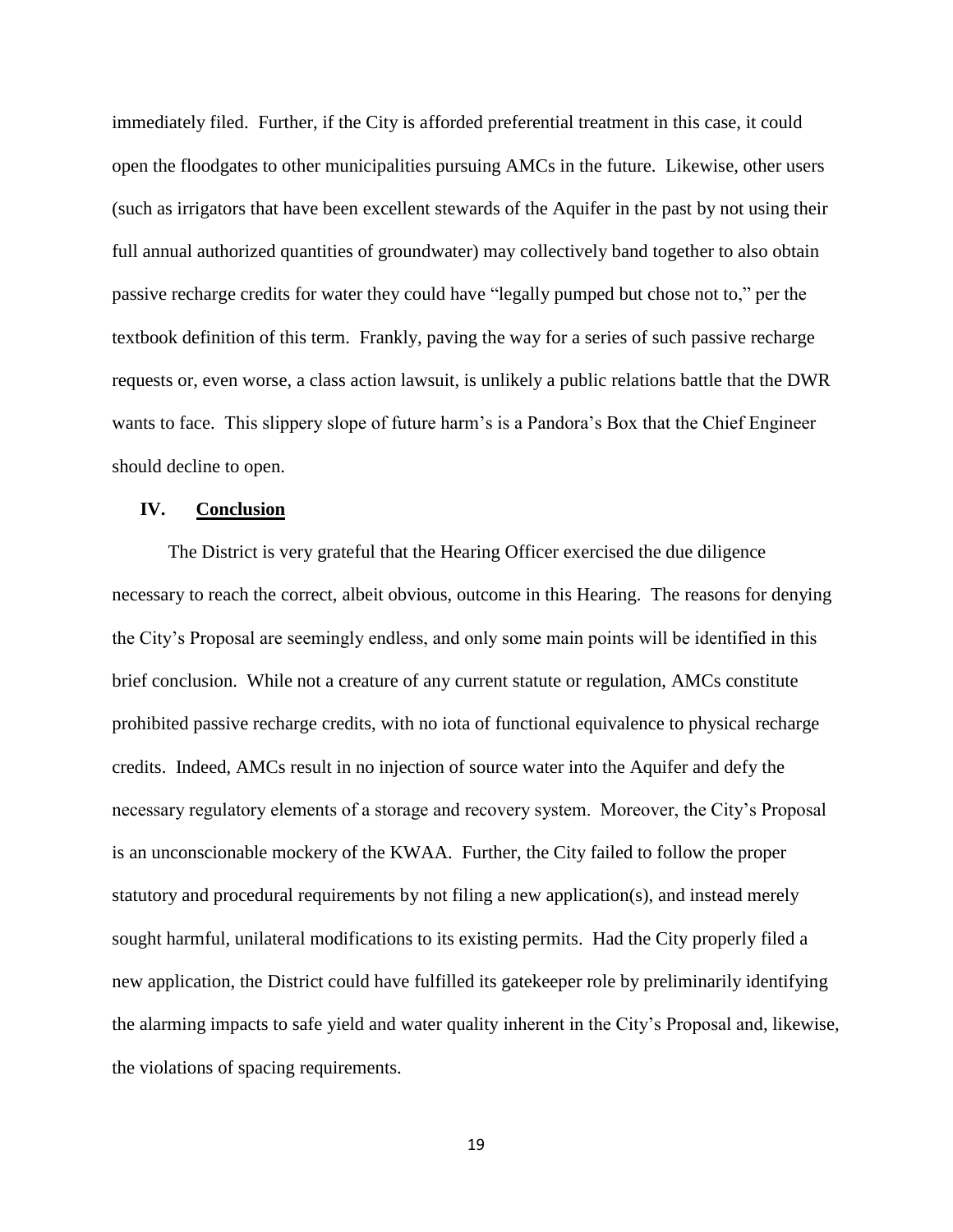The City's Proposal also doubles the City's consumptive use of water by seeking to divert water directly from the Little Arkansas River for direct, municipal consumption while simultaneously achieving fictitious credits to withdraw future groundwater from the Aquifer, which is further amplified if the minimum index levels are lowered. Finally, all modeling deficiencies and errors aside, the City simply failed to meet its burden of proof with respect to the elements it was required to establish at the Hearing in critical regards including, but not limited to, impairment, water quality, minimum desirable streamflow, and that the proposed changes will not unreasonably and prejudicially affect the public interest. Consequently, for all the reasons articulated in the Order, these brief comments, and in the extensive Record, the District prays that the Chief Engineer will likewise deny the City's Proposal in its entirety, except for imposing a reasonable cap on the accumulation of physical recharge credits by the City. Such a result is consistent with deeply-entrenched Kansas water laws, ensures the future health of the Aquifer, and promotes sound public policy.

### RESPECTFULLY SUBMITTED:

/s/ Thomas A. Adrian Thomas A. Adrian, SC #06976 tom@aplawpa.com ADRIAN & PANKRATZ, P.A. David J. Stucky, SC #23698 stucky.dave@gmail.com Attorneys for Equus Beds Groundwater Management District Number 2